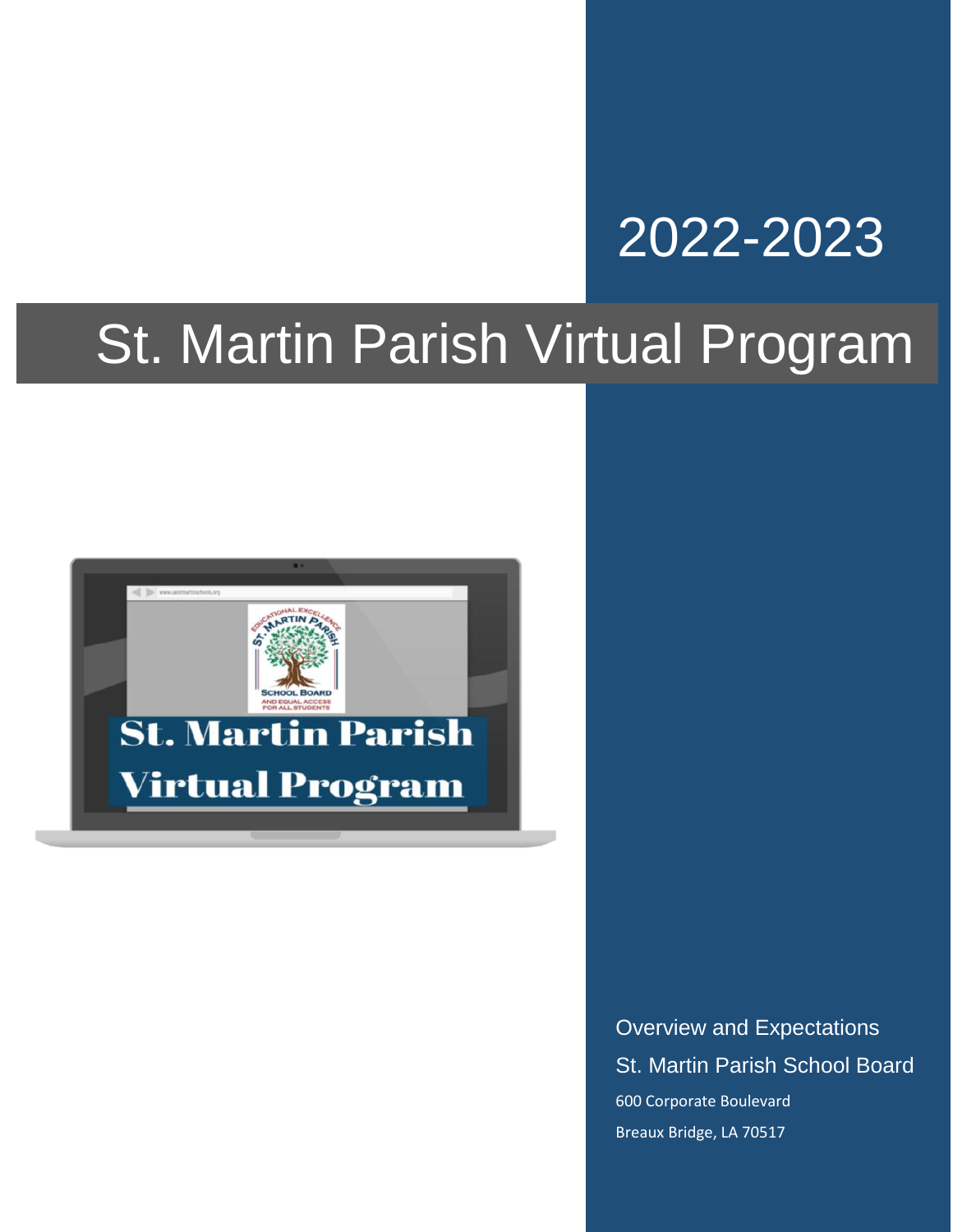#### **Mission**

The mission of the St. Martin Parish School District's Virtual Learning Program is to address the educational needs of students via a non-traditional approach to achieve a world-class education.

#### **St. Martin Parish Virtual Learning Program Overview**

The St. Martin Parish School District no longer offers a COVID virtual learning option; however, the district will once again offer courses through the St. Martin Parish Virtual Program as it existed prior to the COVID19 pandemic. Interested families should understand the St. Martin Parish Virtual Program will operate differently and carefully consider the following information:

- The program will service students in grades 3-12 only.
- K-2 students will no longer be offered a full-time virtual option for instruction.
- Students in 3rd-12th grade will receive their full-time virtual instruction through the Imagine Edgenuity platform.
- Due to the nature of some courses, a few courses offered in face-to-face instruction are not available in the St. Martin Parish Virtual Program. All courses offered on the high school campus may not be available through Imagine Edgenuity, the virtual platform. This may affect a student's JumpStart pathway or available electives in the TOPS University track. Honors, Gifted, and Dual Enrollment courses are not available in the St. Martin Parish School District's Virtual Program.
- Each course is divided into four grading periods and covers several activities including direct instruction (via pre-recorded videos), journaling, written assignments, quizzes, tests and projects which may require some basic supplies. Some of the activities are automatically graded by the online system, but some will be graded by a certified teacher.
- Students in grades 6-12 will be required to take all Topic Tests, Unit Tests and Course Exams at the St. Martin Parish Virtual Center (or one of the high school Satellite Centers) without exception. These tests/exams assess students on the topics that are covered in the current grading period.
- Students in grades 3-5 will not have to come in-person to take any of their tests/exams at the St. Martin Parish Virtual Center. Tests/Exams and weekly progress monitoring can be accomplished through a Google Meets session with the assigned Virtual School Facilitator.
- Tutoring sessions can also be accomplished through Google Meets with an assigned Virtual School Facilitator as needed.
- **ALL parents/students, however, will be required to register in-person at the Virtual Center.**

#### **Eligibility Criteria**

Admission into the St. Martin Parish Virtual Program is not guaranteed, and the following criteria will be considered in the admission process:

● Any student who **failed a core academic subject during the 2021-22 school year** is prohibited from enrolling in the Virtual Program as a full-time virtual student, and instead is required to attend their home school for face-to-face instruction to address their deficits.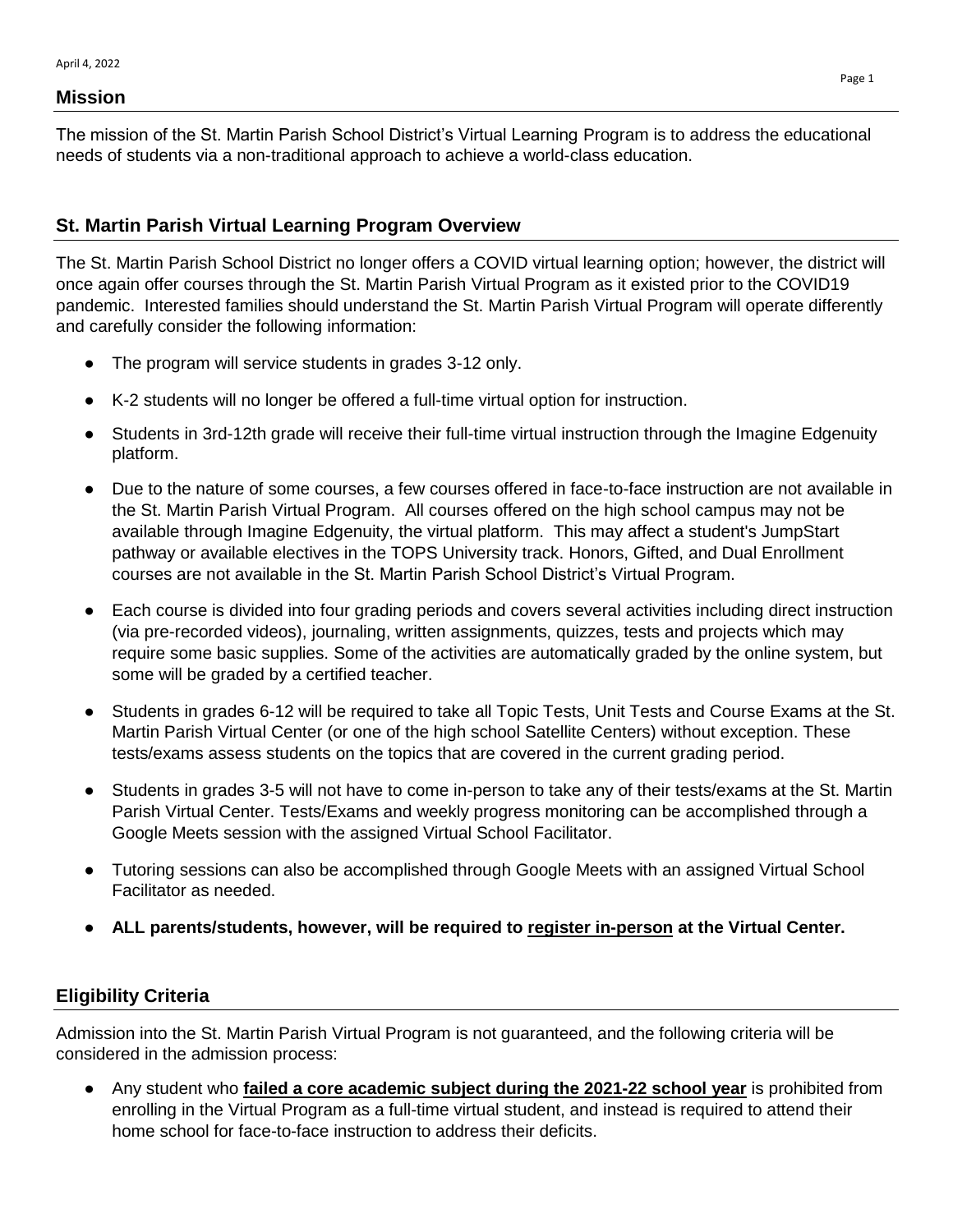- Any student enrolled in the SMPSB Virtual Program during last school year (2021-22), who did not take their assigned LEAP 2025 tests as mandated by the superintendent, is prohibited from enrolling in the Virtual Program as a full-time virtual student for the 2022-23 school year.
- The deadline to submit an online application for enrollment consideration is **Friday, May 27, 2022**. All applications must be submitted by the established deadline in order to be considered for enrollment as a full-time virtual student for the start of the 2022-23 school year.
- As an important reminder, admission into the St. Martin Parish Virtual Program is **NOT guaranteed**.
- Student admission into the program will be granted after a thorough review of your child's academic standing, school attendance and participation in mandated state / national assessments.
- If your child's application is approved, you will be contacted by a Virtual Program Facilitator. You and your child will be required to enroll IN-PERSON at the Virtual Center on the following dates:

**June 6-10 from 8:00am - 12:00pm**

#### **June 20-24 from 8:00am - 12:00pm**

● Once the deadline for enrollment into the Virtual Program has passed, your child will not be allowed to enroll in the Virtual Program until they complete the 1st 9 weeks grading period successfully at their assigned school next year.

#### **Criteria for Continued Participation**

Each student must recognize the value and importance of their education, regardless of the instructional model (face-to-face or online). Students are expected to remain in the St. Martin Parish Virtual Learning Program for at least one 9 weeks grading period, however, their performance and eligibility for the program will be evaluated every 3 weeks. In order to remain eligible to participate in the program, students must:

- Maintain adequate progress and uphold passing grades. Keep up to date with all assignments, projects, quizzes and tests. Each course has a calendar of activities called the "Course Map" with due dates for all. Students are expected to complete all assignments scheduled for them each day. Adhering to this assignment calendar will ensure that the students are making adequate progress.
- All virtual students who fall 5% behind or more in a virtual course(s) will be notified by their Virtual Facilitator that they have one (1) week to get back on target in their course(s). If after a week, a student remains 5% behind or more in their course(s), they will be placed on a 2-week probationary period and required to attend IN-PERSON at the Virtual Center from 8:00am-2:00pm until they catch up in their course(s).
- Only submit original work. Copying and pasting from an internet site or copying another's work is plagiarism and is considered cheating. Additionally, using web services to solve math problems, write lab reports, etc., is another form of cheating. Uploading work that is not your own will result in a grade of "F" for the assignment and may result in immediate removal from the program.

Students who do not maintain eligibility requirements will be required to return to face-to-face instruction prior to the end of the 9 weeks grading period.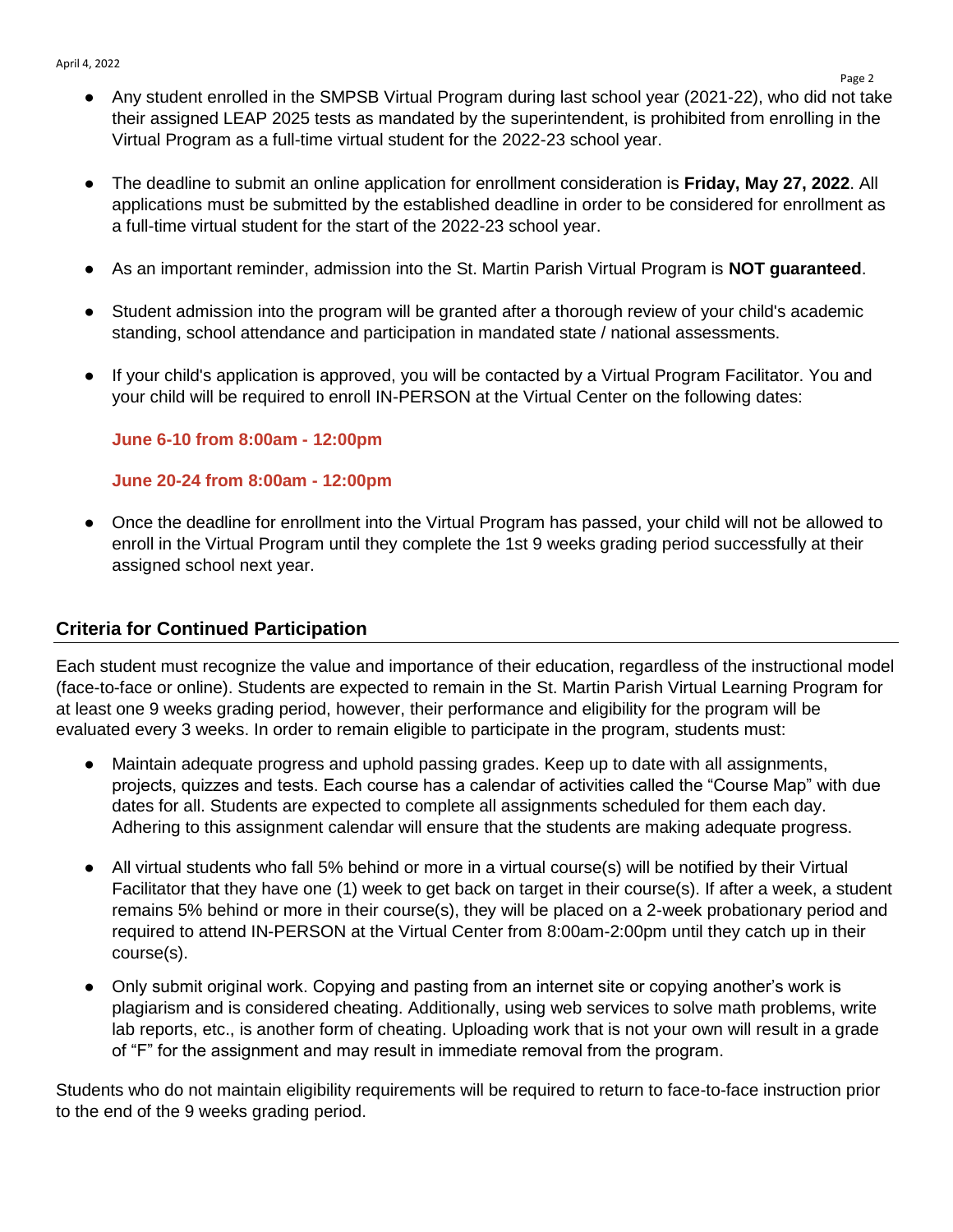#### **Expectations of the Parent or Guardian**

Parents and guardians remain the most important part and greatest influence on a student's success. In the St. Martin Parish Virtual Program, parental support is slightly different but no less significant. A parent/guardian is always responsible for ensuring their child attends school regularly, has the necessary supplies, completes assignments, and gets help when needed. As an integral part of the success of the Imagine Edgenuity platform for grades 3-5, the parent/guardian of elementary grade students must agree to serve as the "Learning Coach" for their child. The Learning Coach works closely with the virtual facilitator to make sure assignments are completed, schedules are met, and students are engaged and motivated. Therefore, students in grades 3-5 must be accompanied by their learning coach while at the Virtual Center. Other considerations for the St. Martin Parish Virtual Learning Program include:

- Provide accurate and current contact information, including phone numbers and email addresses.
- Attend a face-to-face registration/orientation with your child and sign the St. Martin Parish Virtual Program contract.
- Purchase an ID and at least one school uniform for their child to wear when coming onto the school campus.
- Review the specific grading and performance expectations for students as outlined in the St. Martin Parish Virtual Program Policy Handbook.
- Provide transportation to and from the St. Martin Parish Virtual Center for tutoring, taking exams, etc.
- Receive and review periodic (daily, weekly, or monthly) progress reports via email. We strongly encourage parents to read these emails carefully to accurately monitor the success of their child.
- If requested, parents and quardians may be set up with a login account. This "family login" allows another family member to log in to their child's account to see up-to-the-minute progress. By using the family login, parents and guardians can see different types of reports and more detailed information.
- Monitor the student's internet activity to ensure only school-related websites are accessed.
- Maintain close communication with their child's facilitator regarding student progress, attendance, tutoring, etc.

#### **Expectations of the Student**

Although students are working on their courses online and on their own schedule, as St. Martin Parish students they are still required to meet the academic standards per St. Martin Parish School Board policy. This includes:

- Meet grading period deadlines.
- Maintain adequate progress by adhering to the assignment calendar course maps.
- Work on assigned courses during St. Martin Parish Virtual School hours *(Additional work on courses can continue beyond those hours if desired)*.
- If I am sick during mandated login hours and unable to complete my daily work, I am required to provide a doctor's excuse to my facilitator. I am still responsible for making up my work and/or all lost hours determined by the program before the end of the nine weeks.